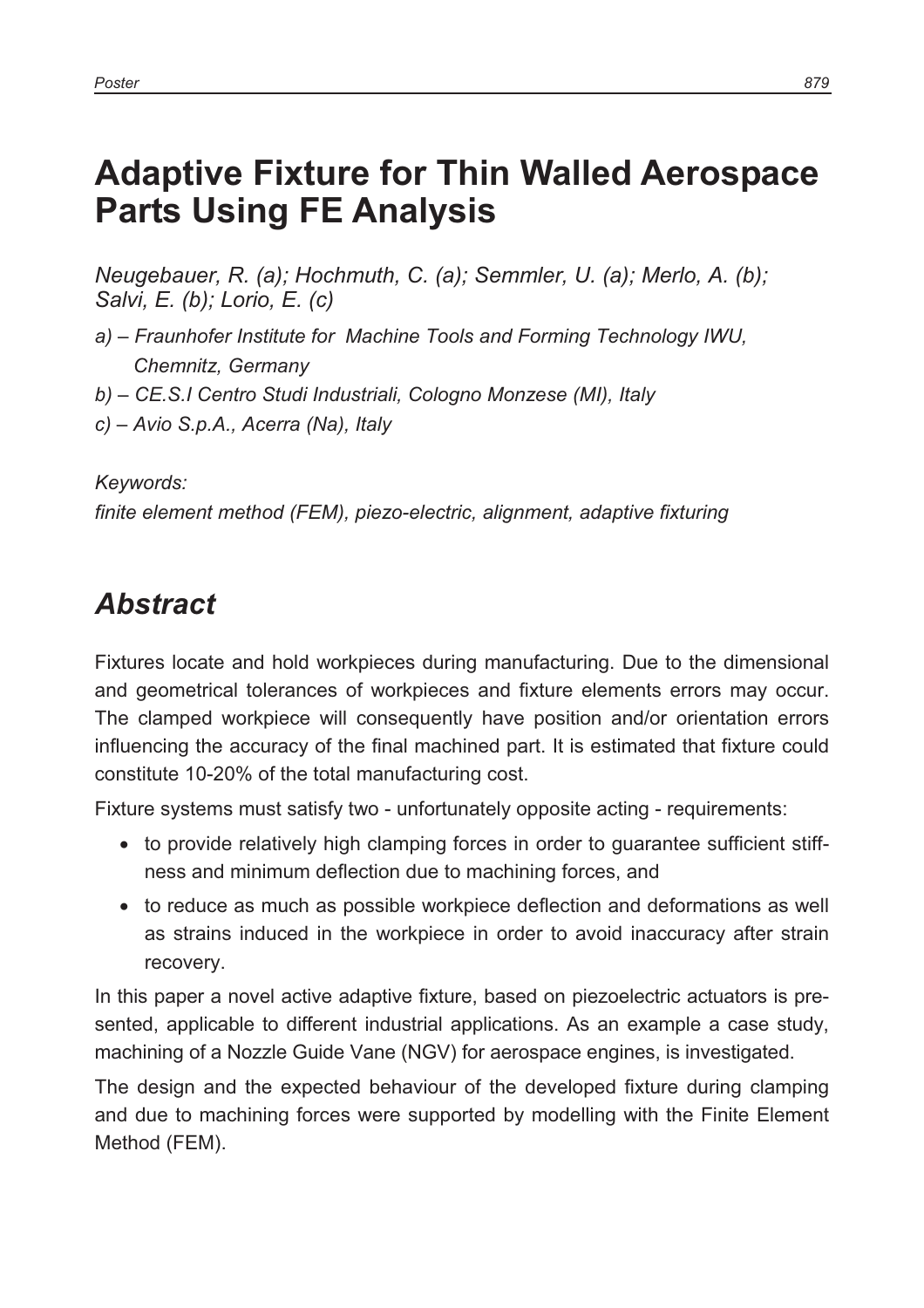The paper describes the novel concept of the clamping device and the related FE analysis. The presented work is part of the EU integrated and collaborative project "Aligning, Holding and Fixing Flexible and Difficult to Handle Components (AFFIX)".

# *1 Introduction*

## **1.1 Case study**

Because of their modularity, high quality and effectiveness controlled electromechanical fixturing systems have an increasing interest in the industry. Often traditional fixtures are insufficient to fulfil the recent industrial requirements.

In the AFFIX project a typical clamping problem of a thin wall part subjected to machining forces was selected as a case study: The clamping of an aerospace turbine NGV, shown in Figure 1 was investigated during the grinding operations.



*Figure 1: The NGV* 

The current clamping procedure is very time consuming. The results depend on the operator skills. During the clamping procedure deformations may appear. The proposed adaptive clamping device has been designed to solve the problems shown, for example, in this case study. The device is innovative and applicable for industrial grinding and milling applications due to its modularity, its ability to clamp workpieces of different dimensions and varying weight in a very short time. The new device does not require any particular operator skills and can be employed for a wide range of tasks, mainly due to the actuator embedded inside the device itself. Having these unique properties the clamping fixture can be defined as a real mechatronic device.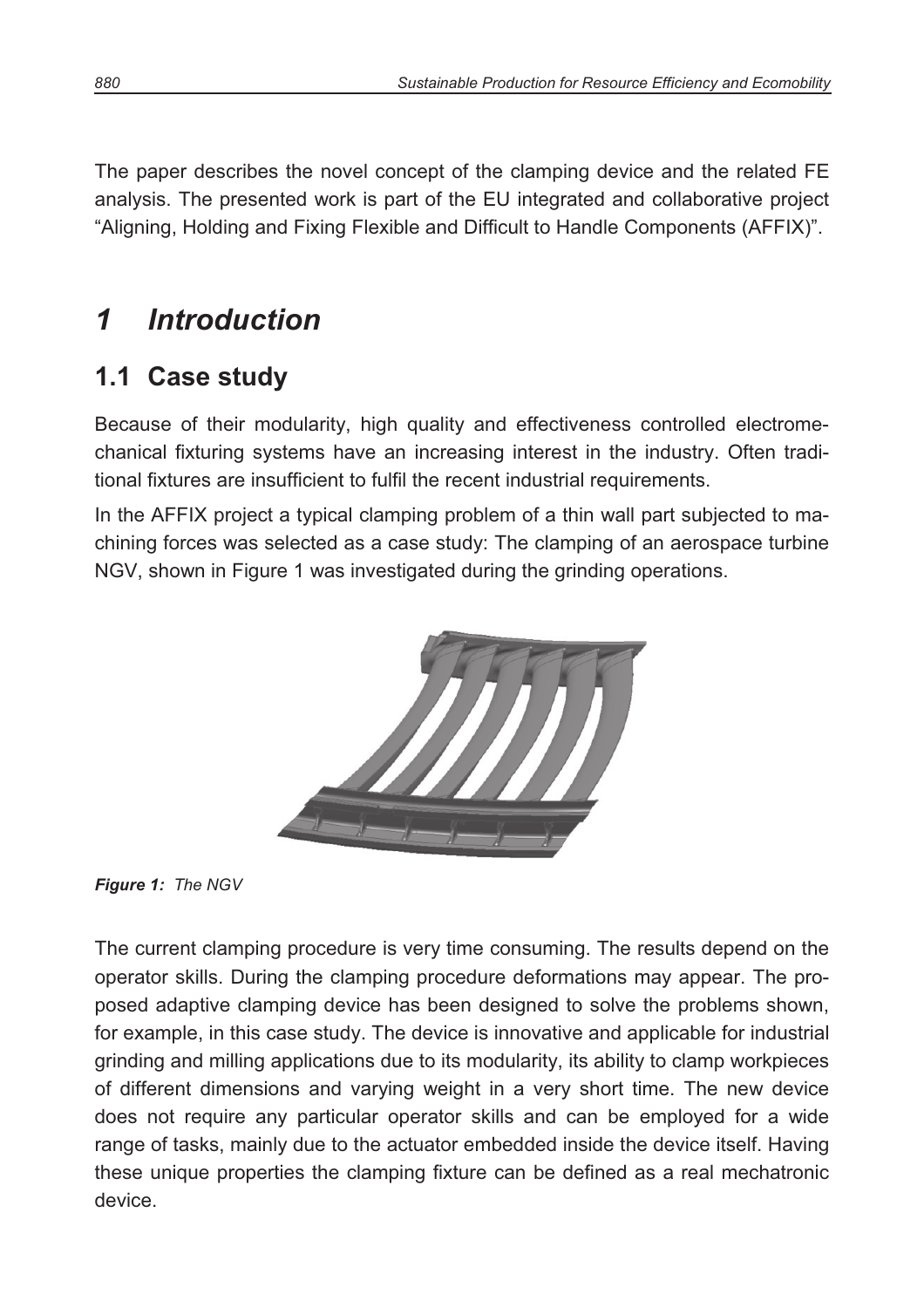#### **1.2 The design of adaptive clamps**

The design of this new adaptive fixture is related mainly to the clamping elements and had to go through some basic procedures in order to be effective. The clamping module, shown in figure 2, consists of an actuator stack embedded inside the mechanical device. This module may clamp different workpieces, and due to the presence of some sensors which can detect any unwanted movements of the workpiece, the actuator can compensate deformations and restore the undeformed configuration. The most relevant critical points during the design of the module are the knowledge of the magnitude of machining forces and the selection of the optimal actuator. Due to its high efficiency, bandwidth, power density, and stiffness one opted for the piezoelectric actuator.



*Figure 2: The adaptive clamping module and the complete fixture platform with the clamping modules* 

Experimental tests were carried out in the Fraunhofer IWU in order to find the highest acting forces during the grinding operations. The designed adaptive clamping module is shown in Figure 2 (left). The so-called test-bench fixture platform for the NGV with the clamping modules is showed in Figure 2 (right). The success of the clamping operation do not depend anymore on the operators skills. Furthermore, because the operator must not adjust the part by hand, the positioning time for the NGV is distinctly reduced, solving above mentioned case study problems. The number and types of sensors depend on the specific application (static strain recovery, active vibration control...). In our case the proposed adaptive fixture platform has 4 displacement sensors in order to recover the deflections and the deformations.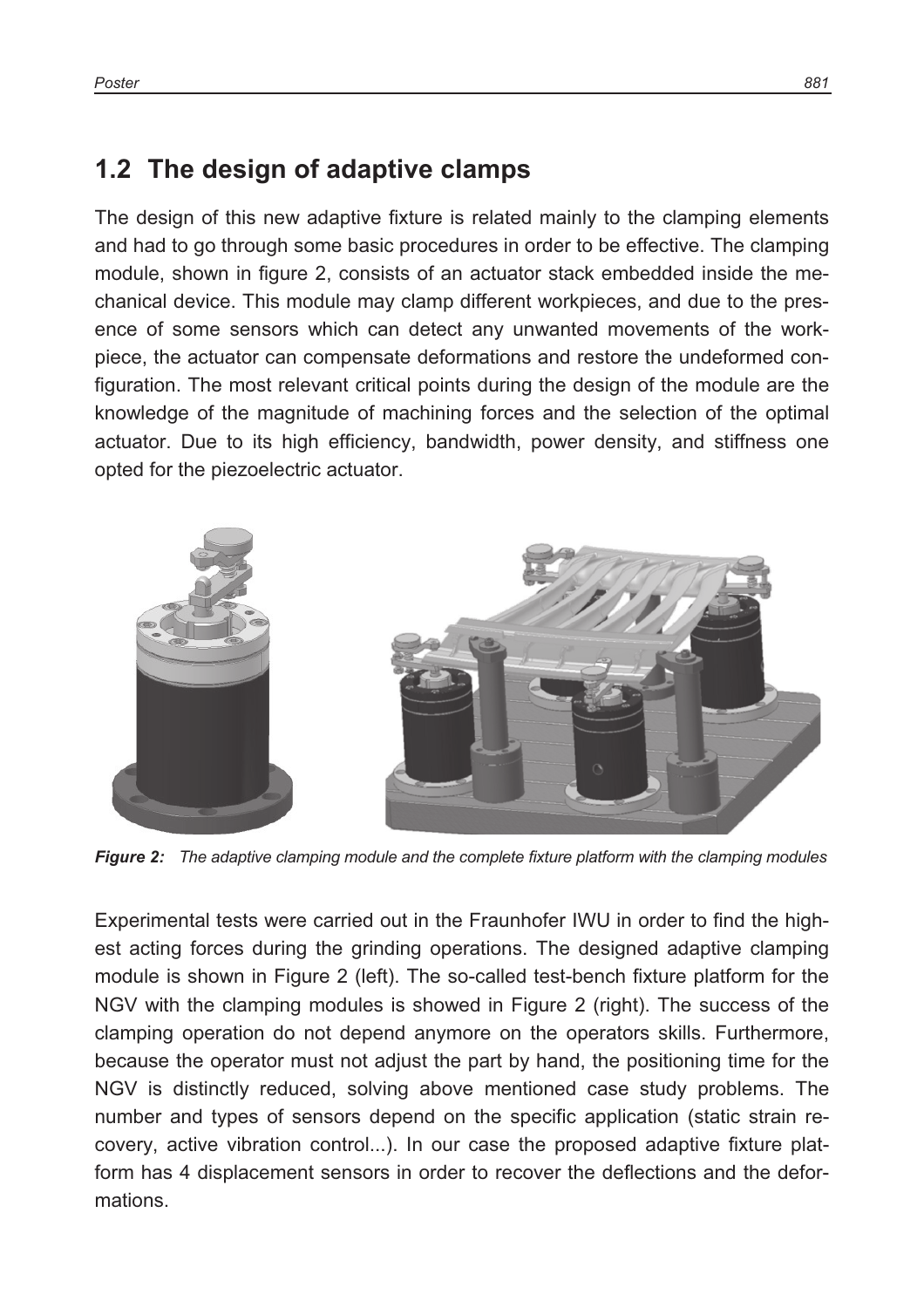# *2 Mechatronic and finite element analysis*

### **2.1 Mechatronic simulations**

An important step in the design process was the analytical validation of the proposed solutions. Particular attention was given to the validation of the working principles as the base for the behaviour of the whole fixture system.

Therefore, FE models of the NGV and the adaptive fixture were developed and applied for several static and dynamic analyses. The FE modelling and the numerical analyses were done using the FE packages MSC.Marc $^{\circledR}$  and MSC.Nastran $^{\circledR}$ . Furthermore, Matlab/Simulink® was used to investigate the assembled structure in combination with the piezoelectric actuator's model. The degree-of-freedom reduction of the FE model was done by means of the Craig Bampton modal reduction method [1]. Figure 3 shows the Simulink scheme of the mechatronic model which is described with more details in [2].



*Figure 3: Scheme of the applied mechatronic model* 

## **2.2 Finite element meshes**

Based on a CAD file of the NGV and using the PATRAN volume mesher in the FE program MSC.MARC a hierarchy of resulting volume meshes was created [3].

Furthermore, combining the FE model of the piezoelectric clamping module, shown in Figure 4, with the NGV model, a complete model for the clamping platform has been developed. Figure 5 shows the FE model of the test-bench platform consisting of the NGV, positioned on 3 supporting elements, and clamped with 4 piezoactuator modules. Since the supports do not have any clamping function and do not exert any loading on the NGV they can be omitted in the test-bench FE model.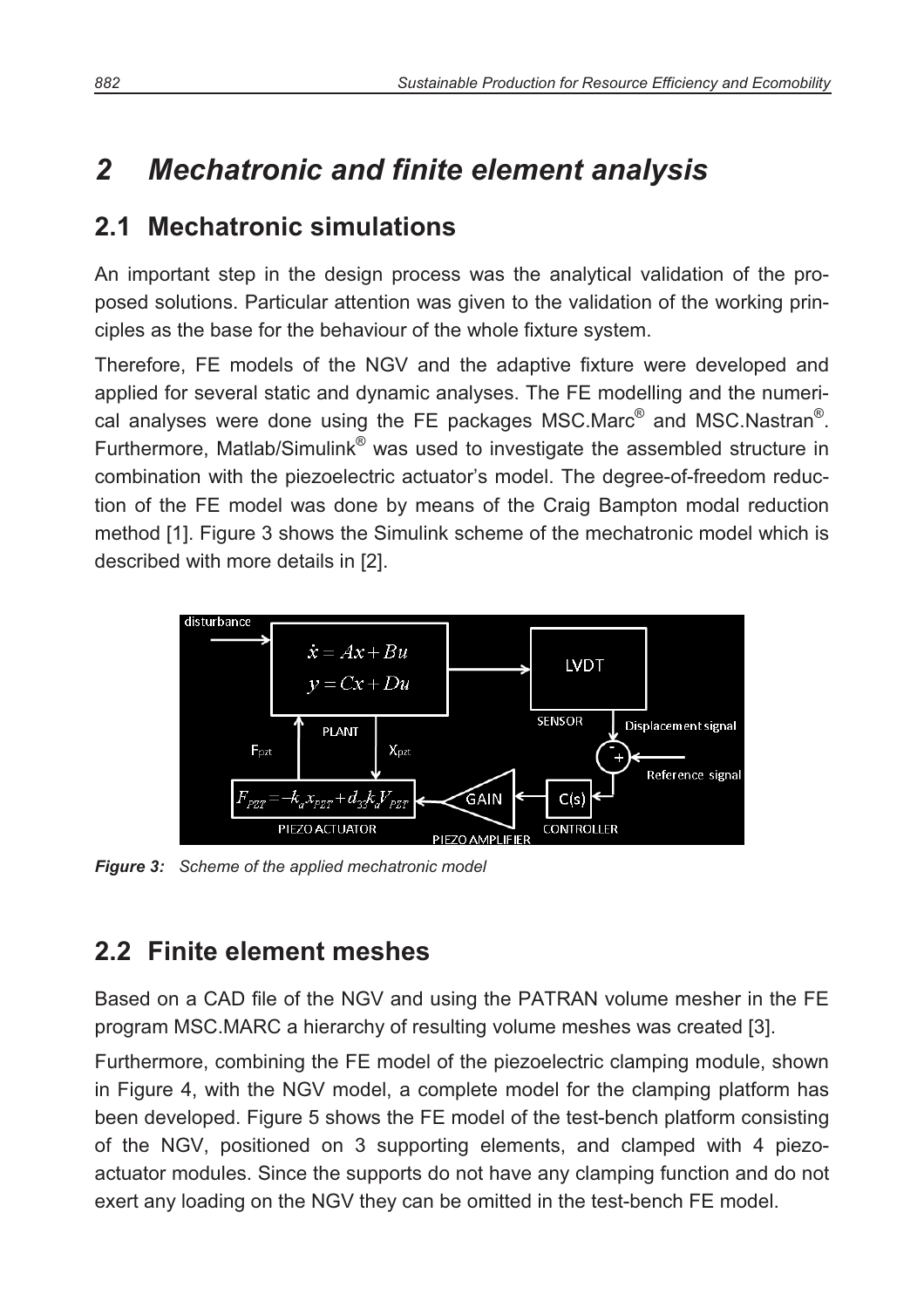

*Figure 4: The FE model of the piezoelectric clamping module (cross section)* 



*Figure 5: FE model of the test-bench fixture platform with the mounted NGV*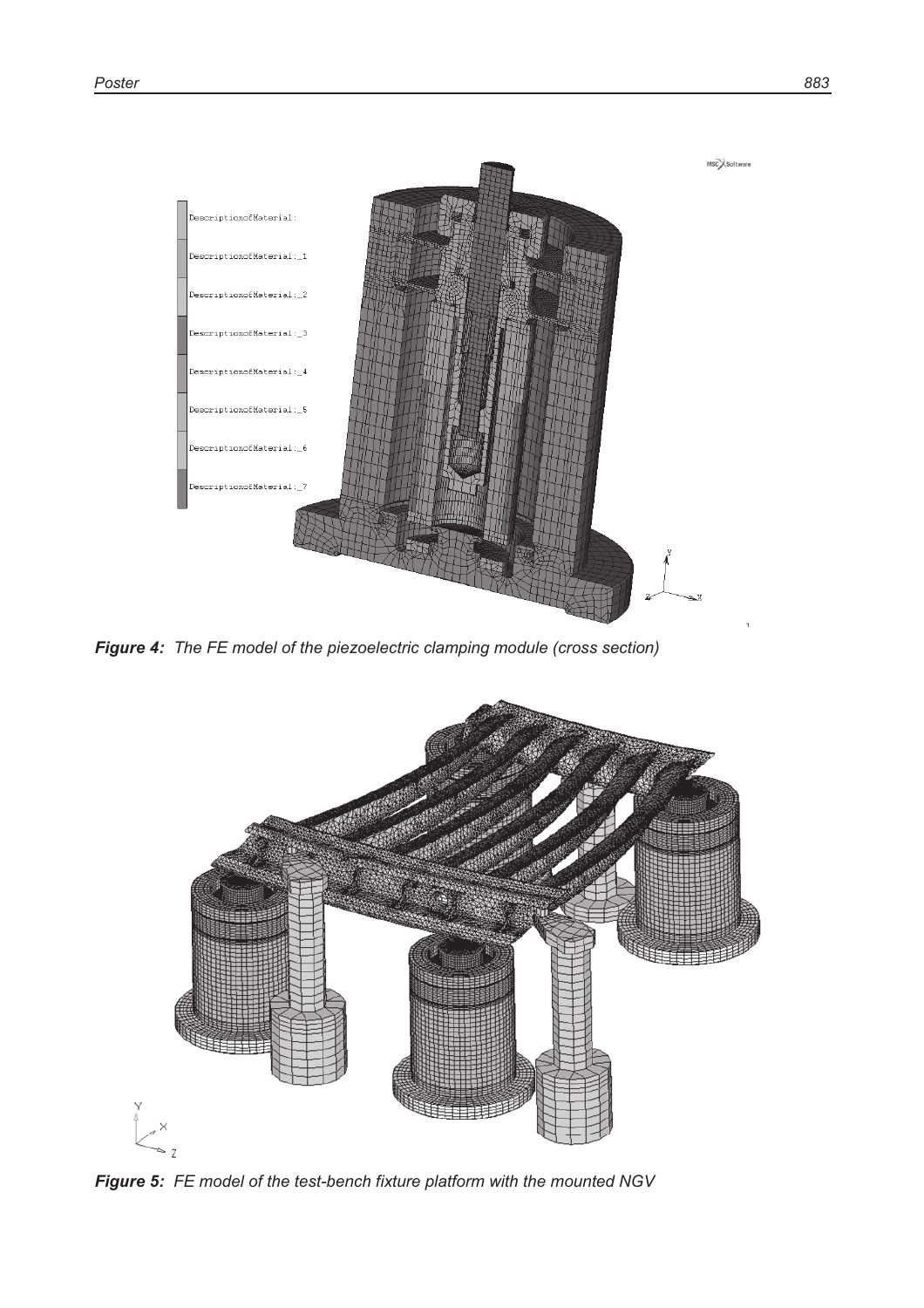### **2.3 Static loading of the clamping platforms due to grinding forces**

During clamping and machining operations the NGV is subjected to different static and dynamic forces. The main loads which have to be compensated by the piezoactuators during machining are the grinding forces. A direct measurement of the machining forces is impossible because of the existing production conditions and the insufficient space for the measurement equipment in the actual machine tool. In order to overcome these problems grinding force measurements have been carried out in the IWU laboratory under grinding conditions which are similar to those used in the original process while machining the original NGV part.

The grinding forces for the different NGV surfaces can be divided into three components according to the coordinate directions. Constant grinding forces  $F_x$ ,  $F_y$  and  $F_z$ in the 3 coordinate directions lead to reaction forces in the clamping points as shown in Figure 6. Since the considered model is linear the reaction forces can be scaled in correspondence to the real grinding and clamping forces and combined by superposition in order to calculate the acting forces on the stacks. These acting forces are used for the assessment of the clamps and stacks.

Taking into account the real static and dynamic properties of the clamps and of the clamping stacks one can simulate the real deformation of the whole device during the machining process. Consequently it is possible to calculate the accuracy of the machining process and to define the necessary stiffness of the adaptive clamps and to calculate the reaction characteristic of the piezo-actuators.



*Figure 6: FE model with fixed clamping positions and moving grinding forces*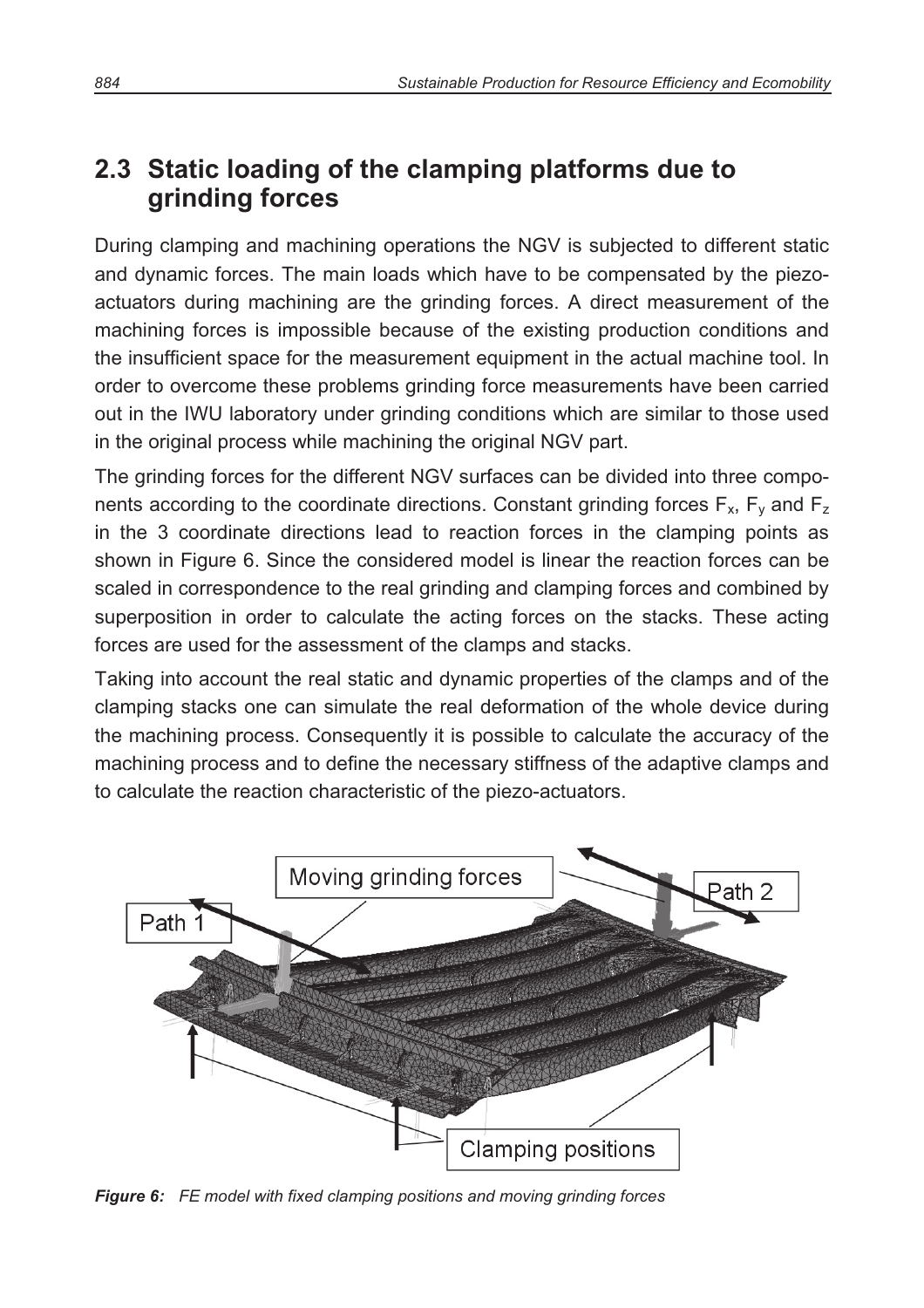During the calculations the following situations were considered:

*Assumption of stiff clamps:* In this case only the NGV underlies stresses and deformations. During grinding the loads move along the 2 paths shown in Figure 6. A constant moving force in a single coordinate direction causes in the clamping points reaction forces. Due to the linearity of the model these reaction forces can be scaled and super-positioned in accordance with the real forces.

*Assumption of flexible piezoelectric stacks:* In this case the machining forces cause deformation in the NGV as well as in the clamping points on the top of the piezo-stacks. During grinding the flexibility of the whole clamping platform leads to displacements. FE simulations have been carried out with constant forces, parallel to the coordinate axes and moving along the paths 1 and 2 (Figure 6). The defections of the NGV in the contact points with the grinding wheel influence the accuracy of machining. This displacement caused by the grinding force has been calculated by scaling and super-positioning of the reference values in accordance with the real forces. Figure 7 shows the displacement of the contact point during grinding of the inner perpendicular surface along path 1. The known displacement values can be compensated by active controlling of the piezoelectric clamping devices achieving a clear increase the machining accuracy.



#### **Path length [mm]**

**Figure 7:** *Displacement of the contact point between wheel and NGV when grinding the inner perpendicular surface along path 1*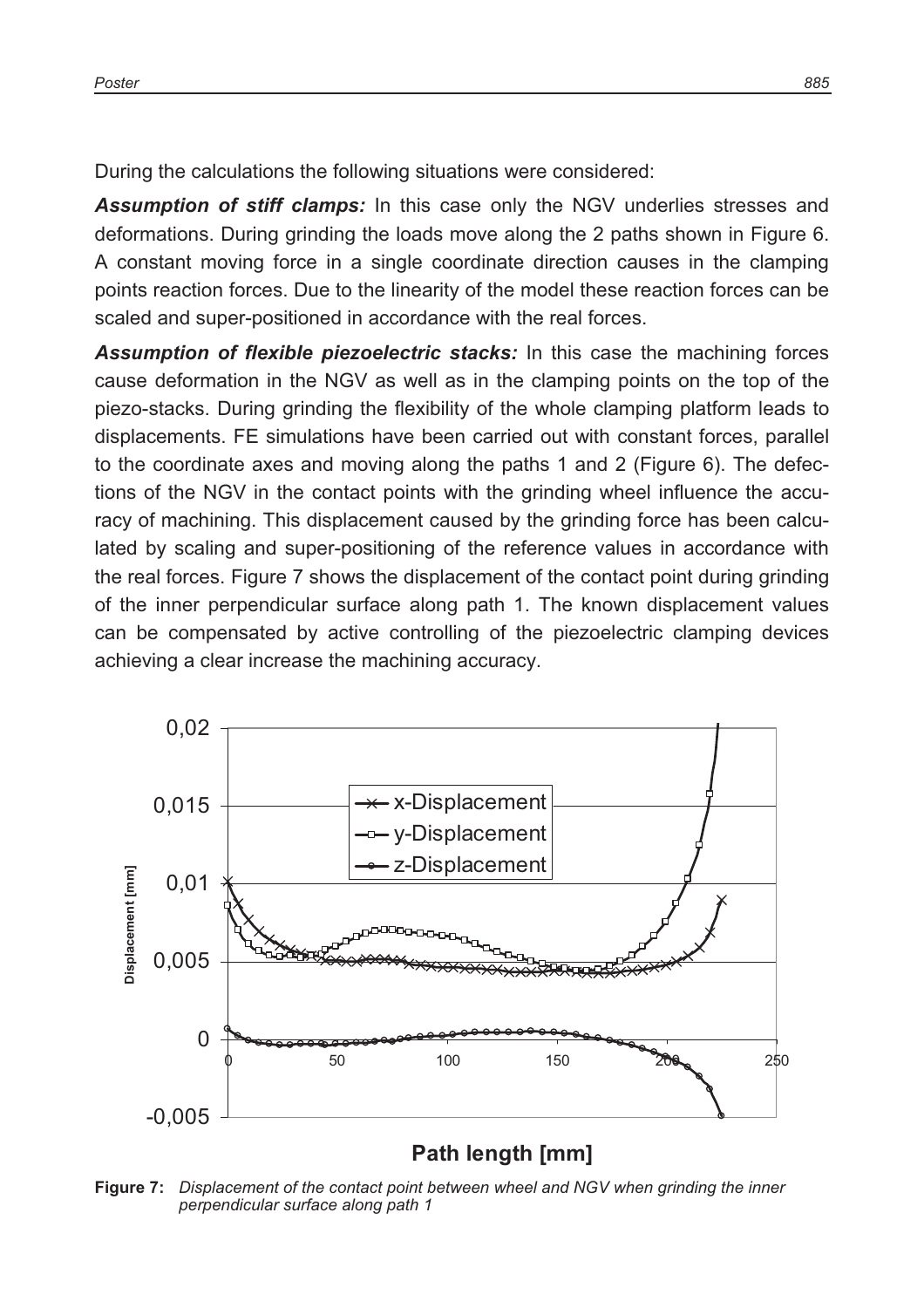### **2.4 Dynamic loading of the clamping platform**

For the full analysis of the mechanical behaviour it is necessary to evaluate also the dynamic characteristic of the platform. The first step was to calculate the eigenfrequencies. It was found that the 10 first eigenfrequencies lie in the range of 636 - 1345 Hz. Excitation frequencies in this range can lead in the machine tool and for the machining process itself to undesirable vibrations. Furthermore, the knowledge of the transient dynamic behaviour is very important.



**Time [s]**

*Figure 8: Transient dynamic behaviour of NGV test-bench clamping platform with piezo-stacks* 

Figure 8 shows the calculated transient dynamic reaction of the test-bench fixture platform being subjected to a short-time (0.001 s) impact force of maximal 100 N. No damping of the material, of the clamps, and of the piezo-actuators is considered. Damping will lead to a slight change of the eigenfrequencies and to a faster reduction of the vibrations.